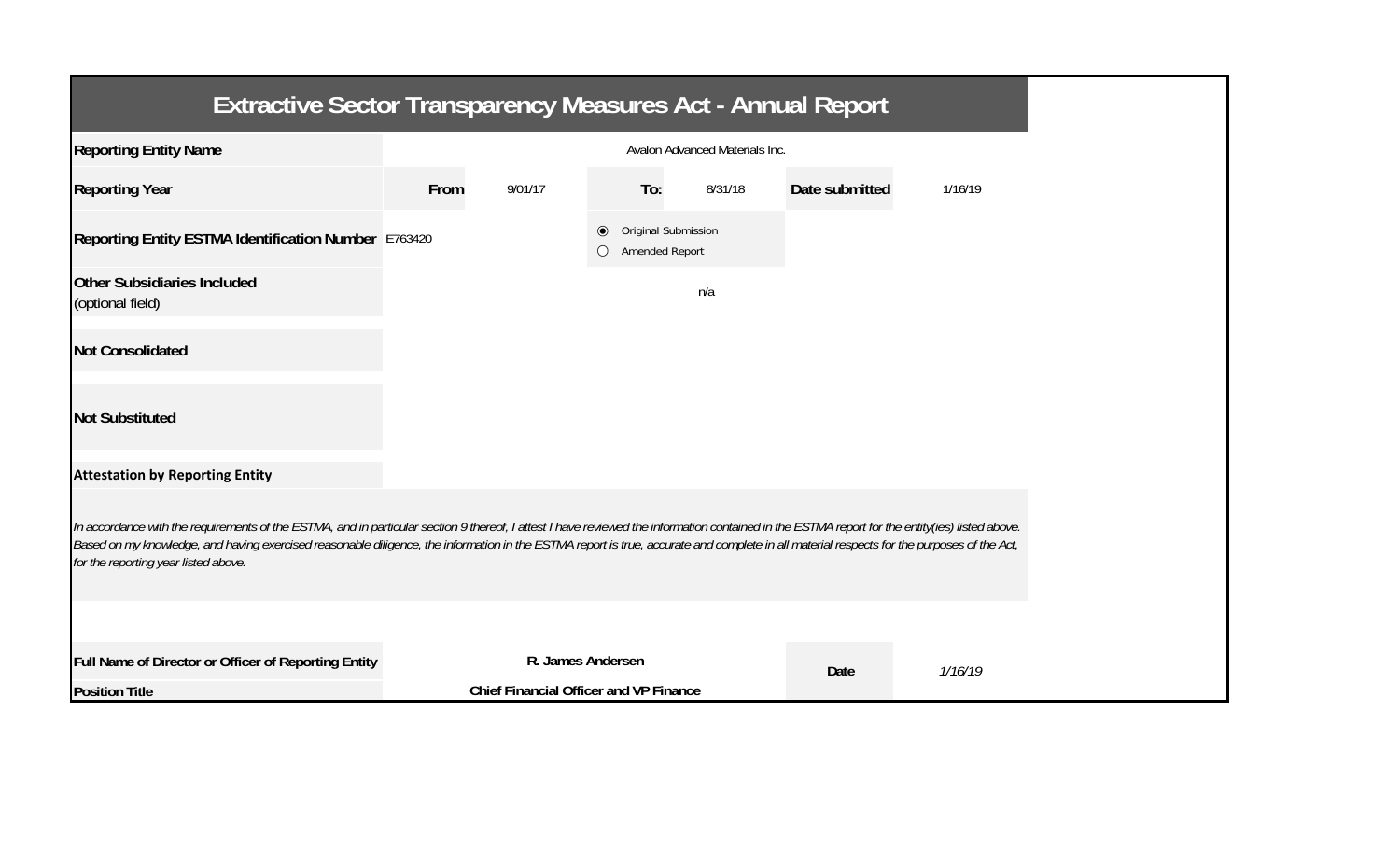| Extractive Sector Transparency Measures Act - Annual Report                                                                                                               |                         |                                                                                 |                                                         |           |      |                                |                |                  |                                               |                                      |                                |
|---------------------------------------------------------------------------------------------------------------------------------------------------------------------------|-------------------------|---------------------------------------------------------------------------------|---------------------------------------------------------|-----------|------|--------------------------------|----------------|------------------|-----------------------------------------------|--------------------------------------|--------------------------------|
| <b>Reporting Year</b><br><b>Reporting Entity Name</b><br><b>Reporting Entity ESTMA</b><br>Identification Number<br><b>Subsidiary Reporting Entities (if</b><br>necessary) | From:                   | 9/01/17                                                                         | To:<br>Avalon Advanced Materials Inc.<br>E763420<br>n/a | 8/31/18   |      | Currency of the Report CAD     |                |                  |                                               |                                      |                                |
| Payments by Payee                                                                                                                                                         |                         |                                                                                 |                                                         |           |      |                                |                |                  |                                               |                                      |                                |
| Country                                                                                                                                                                   | Payee Name <sup>1</sup> | Departments, Agency, etc<br>within Payee that Received<br>Payments <sup>2</sup> | Taxes                                                   | Royalties | Fees | <b>Production Entitlements</b> | <b>Bonuses</b> | <b>Dividends</b> | Infrastructure<br><b>Improvement Payments</b> | <b>Total Amount paid to</b><br>Payee | Notes <sup>34</sup>            |
|                                                                                                                                                                           | n/a                     | n/a                                                                             | n/a                                                     | n/a       | n/a  | n/a                            | n/a            | n/a              | n/a                                           | n/a                                  | No reportable payment was made |
|                                                                                                                                                                           |                         |                                                                                 |                                                         |           |      |                                |                |                  |                                               |                                      |                                |
|                                                                                                                                                                           |                         |                                                                                 |                                                         |           |      |                                |                |                  |                                               |                                      |                                |
|                                                                                                                                                                           |                         |                                                                                 |                                                         |           |      |                                |                |                  |                                               |                                      |                                |
|                                                                                                                                                                           |                         |                                                                                 |                                                         |           |      |                                |                |                  |                                               |                                      |                                |
|                                                                                                                                                                           |                         |                                                                                 |                                                         |           |      |                                |                |                  |                                               |                                      |                                |
|                                                                                                                                                                           |                         |                                                                                 |                                                         |           |      |                                |                |                  |                                               |                                      |                                |
|                                                                                                                                                                           |                         |                                                                                 |                                                         |           |      |                                |                |                  |                                               |                                      |                                |
|                                                                                                                                                                           |                         |                                                                                 |                                                         |           |      |                                |                |                  |                                               |                                      |                                |
|                                                                                                                                                                           |                         |                                                                                 |                                                         |           |      |                                |                |                  |                                               |                                      |                                |
|                                                                                                                                                                           |                         |                                                                                 |                                                         |           |      |                                |                |                  |                                               |                                      |                                |
|                                                                                                                                                                           |                         |                                                                                 |                                                         |           |      |                                |                |                  |                                               |                                      |                                |
|                                                                                                                                                                           |                         |                                                                                 |                                                         |           |      |                                |                |                  |                                               |                                      |                                |
|                                                                                                                                                                           |                         |                                                                                 |                                                         |           |      |                                |                |                  |                                               |                                      |                                |
|                                                                                                                                                                           |                         |                                                                                 |                                                         |           |      |                                |                |                  |                                               |                                      |                                |
|                                                                                                                                                                           |                         |                                                                                 |                                                         |           |      |                                |                |                  |                                               |                                      |                                |
|                                                                                                                                                                           |                         |                                                                                 |                                                         |           |      |                                |                |                  |                                               |                                      |                                |
| <b>Additional Notes:</b>                                                                                                                                                  |                         |                                                                                 |                                                         |           |      |                                |                |                  |                                               |                                      |                                |